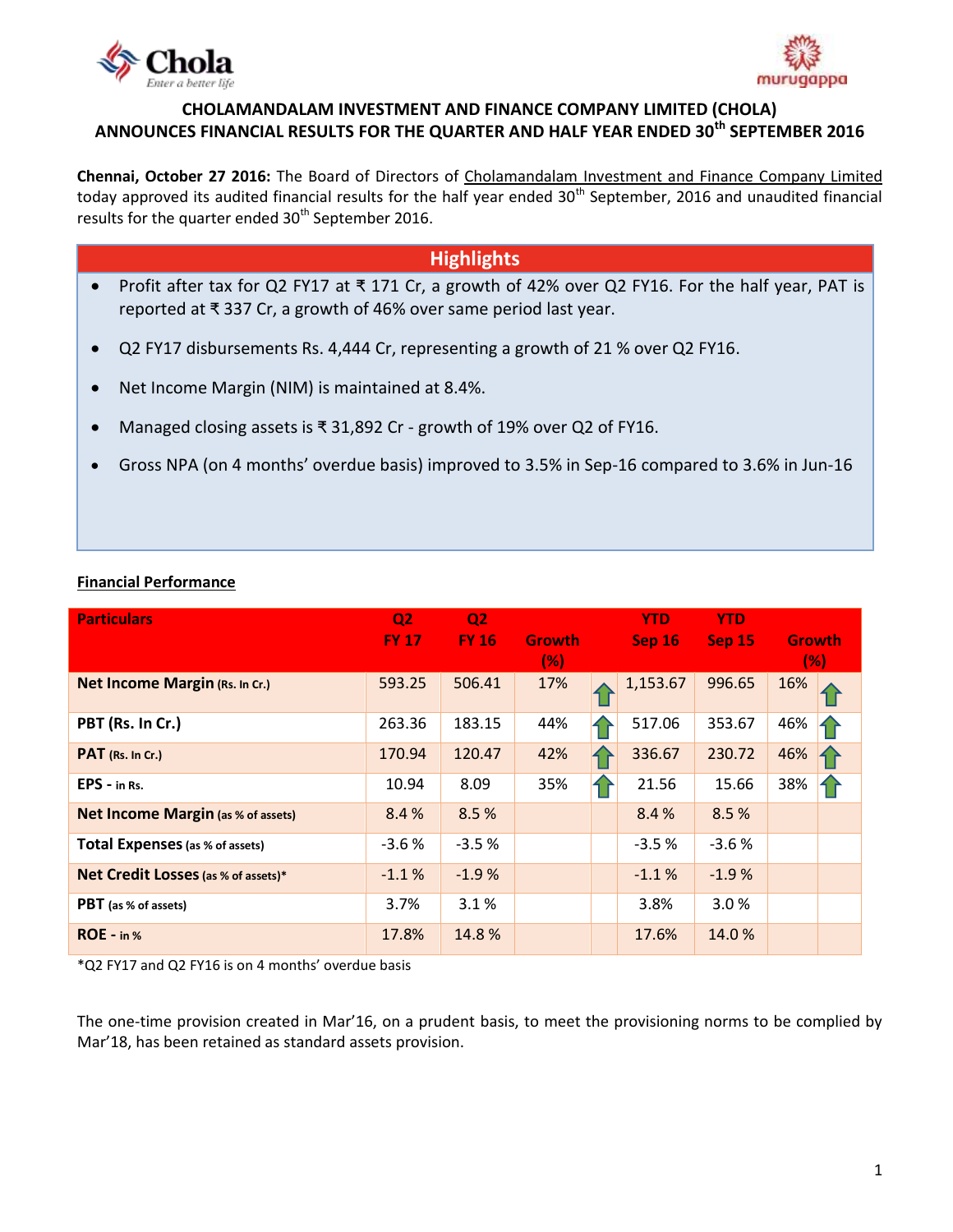



Chola disbursed ₹ 3,247 Cr in our Vehicle Finance business as against ₹ 2790 Cr. in Q2 of FY17. This was a growth of 16%. This was possible on account of strong growth in our Light Commercial Vehicle Volumes, as also healthy growth in Used Vehicles. Home Equity disbursements grew by 17%, from ₹ 770 Cr in Q2 FY16 to ₹ 901 Cr in Q2 FY17. Chola's aggregate disbursements for the quarter were ₹ 4444 Cr as against ₹ 3672 Cr in Q2 of FY15, a growth of 21%.

Chola's Net Income Margin (NIM) was 8.4% for the quarter and the half year period.

Chola was able to close the quarter at a GNPA level of 3.5% on 4 months' overdue, which is better than the GNPA at the end of Jun 16 (3.6%).

Chola's PBT-ROTA for Q2 FY17 improved to 3.7% as against 3.1% in Q2 FY16. On a half year basis, ROTA was at 3.8%, compared to 3.0% in the previous year.

#### **Capital Adequacy:**

The Capital Adequacy Ratio (CAR) of the company was at 18.69% as against the regulatory requirement of 15%.

#### **Subsidiaries Performance:**

The subsidiaries [Cholamandalam Securities Limited](http://www.cholawealthdirect.com/) (CSEC), [Cholamandalam Distribution Services Limited](http://www.cholawealthdirect.com/) (CDSL) and White Data System India Private Limited (WDSI) together made a profit before tax of ₹ 2.17 Cr in Q2 FY17, as against ₹ 1.78 Cr in the same quarter last year. On a half year basis, the subsidiaries made a profit before tax of ₹ 4.21 Cr, as against Rs. 3.03 Cr in H1 FY16.

#### **Consolidated Results:**

The consolidated profit after tax for Q2 FY17 is ₹ 168 Cr. as against ₹ 122 Cr. in Q2 of FY16, registering a growth of 37%.